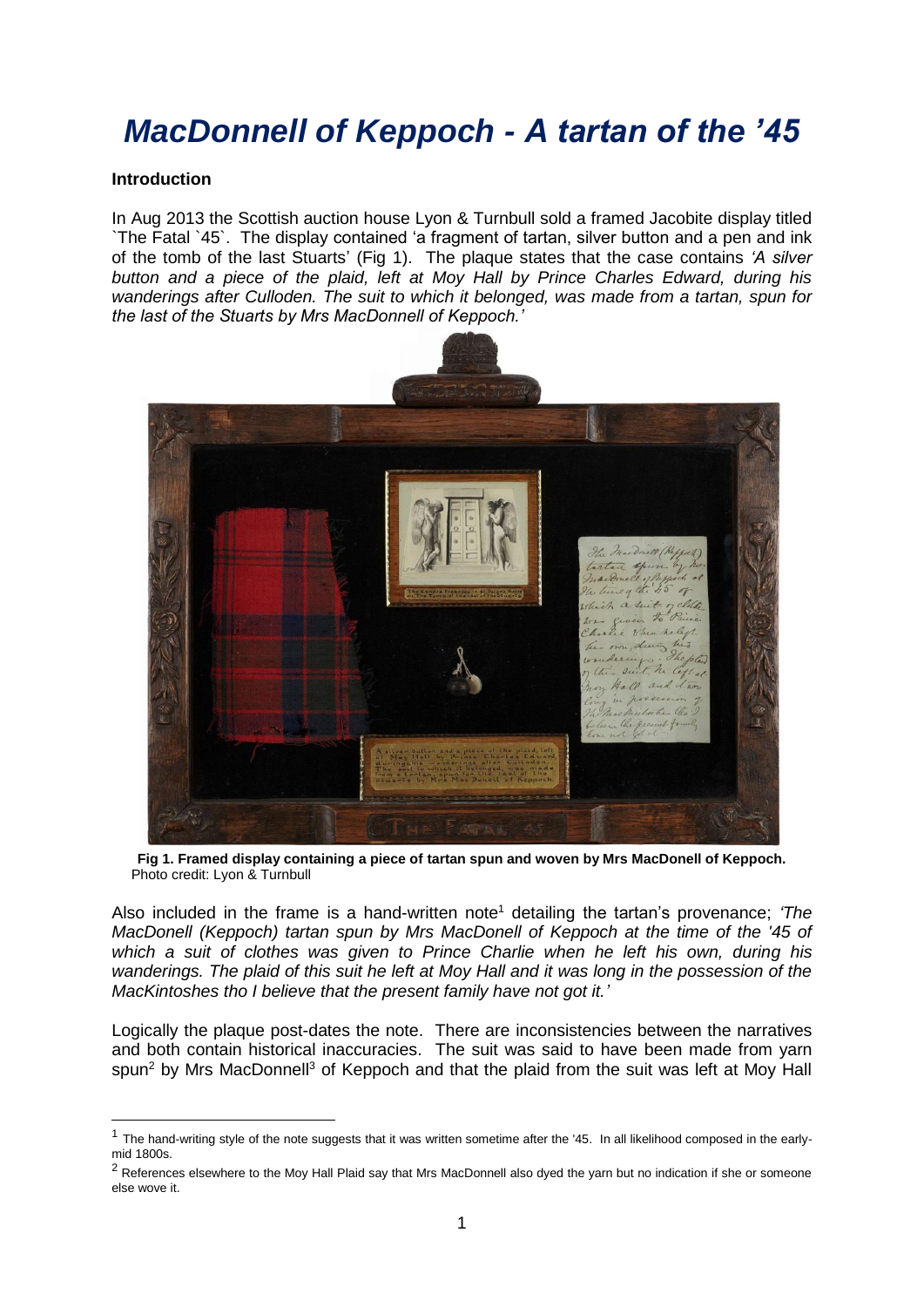during the Prince's wanderings after Culloden; and finally, we are told that the suit was given to him when he left his own during his time on the run. This post-Culloden timeframe is at odds with the story of how the Lady Anne MacKintosh acquired the plaid.<sup>4</sup> The Prince is known to have stayed at Moy Hall on 16 February 1746 (the occasion of the celebrated Rout of Moy) but there is no evidence that he tarried there following Culloden. Writing of the plaid, Drummond-Norie<sup>i</sup> stated that the Prince stayed with Keppoch the night before visiting Moy (i.e. on 15 Feb) which is when Mrs MacDonnell presented him with the plaid<sup>5</sup>. This is contradicted by Blaikie who makes no mention of the Prince ever staying with Keppoch and has him staying with Grant of Dalrachny (Carrbridge)<sup>ii</sup>.

There is no suggestion in any account that the suit of clothes was left at Moy and neither descriptions accompanying the framed specimen explains where it was acquired. There are a number of stories concerning the Prince changing his clothes during his escape; his clothing was too identifiable and the replacement was to allow him to blend in with the local population<sup>6</sup>.

#### **The Specimen**

The framed fragment is 20 cms x 13 cms (widest point)<sup>7</sup>. It is uniformly woven from singles (non-plyed) yarn in both warp and weft at 54 epi<sup>8</sup>. There is a line of stitching visible running left to right approximately 2 cms from the top of the specimen as viewed (Fig 2). The stitching thread appears to be linen, the position suggests that it was a seam and the shape of the specimen that it may have been cut from a coat sleeve.



**Fig 2. Specimen removed from the frame and rotated to the correct weaving alignment with the stitching**  visible along the top. Photo credit: The Battle of Falkirk Muir 1746 Visitor Centre<sup>9</sup>.

-

<sup>3</sup> The name was historically Anglicised as *MacDonnell/MacDonell* (from the Gaelic spelling MacDhomhnuill) but nowadays is also spelt *MacDonald*. All three versions are used in this paper to reflect the quoted source.

<sup>&</sup>lt;sup>4</sup> The Moy Hall Plaid is discussed in this paper on the **Plaid given to Lady MacKintosh of Moy Hall by Prince Charles Edward** 

<sup>5</sup> Drummond-Norie's account only mentions the plaid, not of it being part of a suit of clothes.

<sup>&</sup>lt;sup>6</sup> This paper on th[e MacDonald of Borrodale](http://www.scottishtartans.co.uk/MacDonald_of_Borrodale.pdf) tartan explores the best known example of a plainer tartan he was given.

 $<sup>7</sup>$  The image was removed from the frame and rotated to align with how it would have been woven.</sup>

 $8$  Ends per inch – the density of the woven cloth.

 $9$  The specimen is currently in private hands but will be displayed at the future Visitor Centre.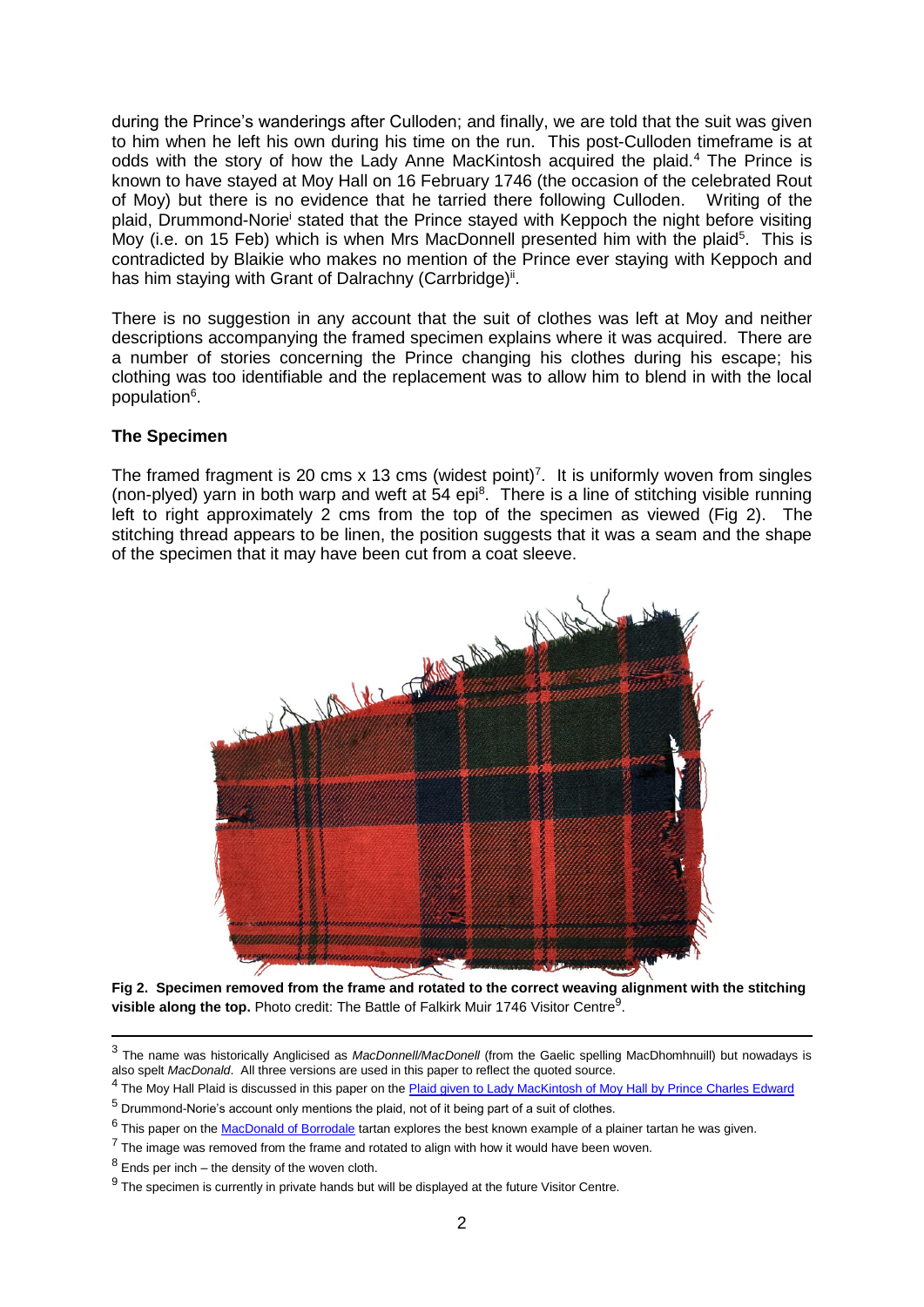The material is naturally dyed in four colours: red; green and two blues, dark and mid-blue. If tested it is likely that the analysis would reveal that dyes to have been those commonly use in 18<sup>th</sup> century specimens:

Red – Cochineal + a tin or alum mordant. Green – Indigo + an indeterminate yellow source. Blues – Indigo

Of note, both the shades; the epi; and importantly the sett of the Moy Hall specimen, differ from that of the framed Keppoch piece. The Moy Hall red is brighter and nearer scarlet, the green darker, the pattern more complex and the cloth slightly denser (Fig 3). This last point may indicate that it was woven on a different loom and possibly by a different weaver.



**Fig 3. Comparison of the Keppoch and Moy Hall specimens showing the differences in colour, setting and quality.** © The Author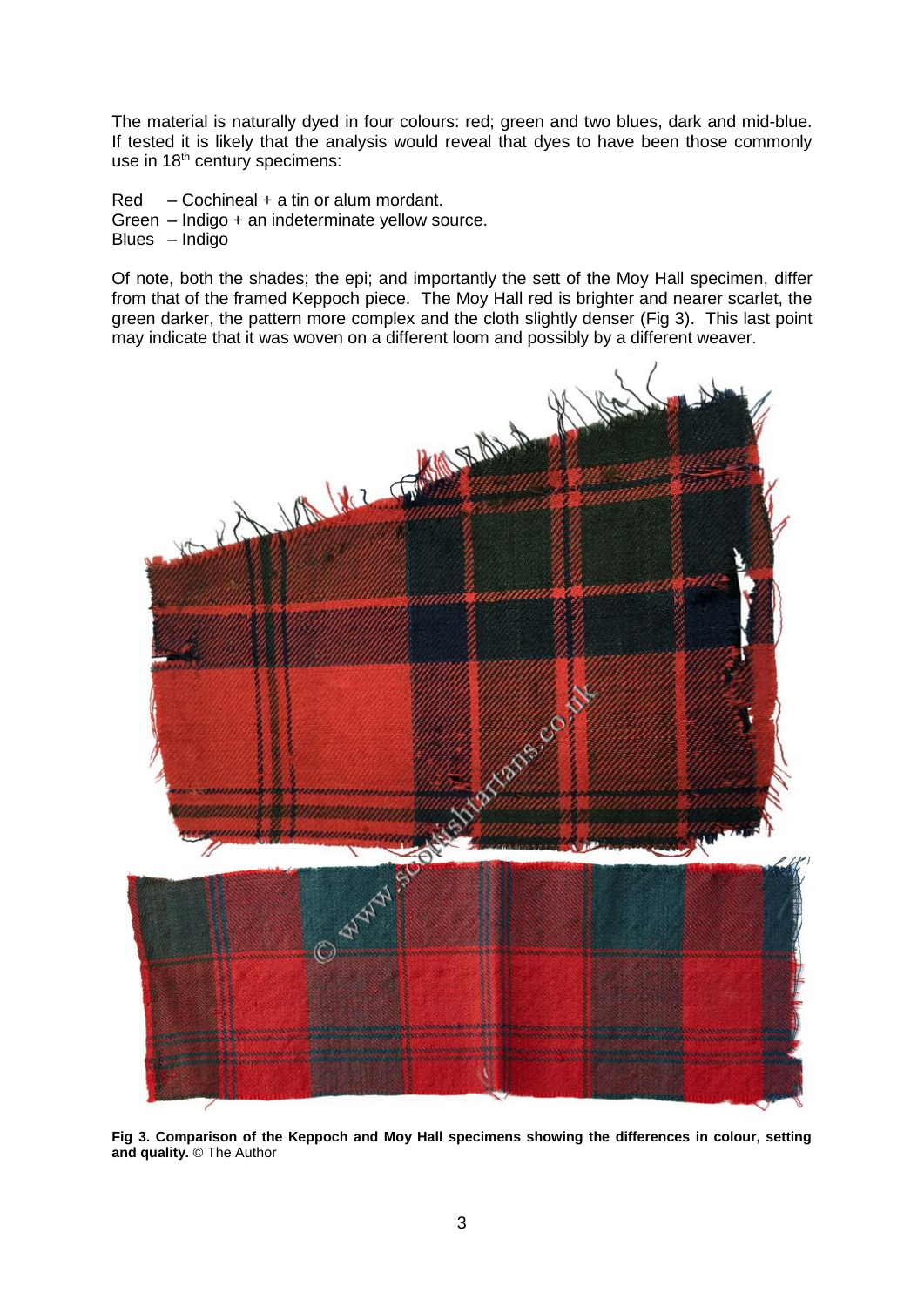## **The Sett**

The setting is typical of mid-18<sup>th</sup> century red type tartans that bear what D. C. Stewart<sup>iii</sup> classified as the 'MacKintosh Motif': *The basic pattern consists of two broad stripes of green, flanked by narrower stripes of blue. The MACKINTOSH is just this, with the addition of a blue line at the centre. In the others it is usual for the expanse of the red ground to contain a few contrasting fine lines* (Setts, p25). The motif can be seen in the comparison of the MacKintosh tartan and the Keppoch tartan (Fig 4).



**Fig 4. Comparison of the MacKintosh (top) and Keppoch setts.** © The Author

Stewart's Setts gives a simplified version of the Keppoch which omits the fine light blue lines (Fig 5). Writing of the design he says: *The MacDonell of Keppoch, which is supported by considerable authority, so closely resembles the Clan MacKintosh as to lay the present attribution open to doubt. A composite MacDonell-MacKintosh tartan does not consist well with the long history of inter-clan strife.* He doesn't specify what the 'considerable authority' was and reflects the 'clan tartan theory' prevalent at the time.

|  |  | Fig 5. The Keppoch sett given by Stewart (1950) omitting the fine blue lines. © The Author |
|--|--|--------------------------------------------------------------------------------------------|

Stewart's comment also assumes that the MacKintosh tartan is older. Elsewhere he says that the MacKintosh *'….is one of the few ancient tartans so well authenticated to admit of doubt or question'*. However, whilst the MacKintosh may well be an ancient tartan, a phrase not qualified, the oldest known specimen dates to c1800, well after the date of the Keppoch specimen discussed here. The so-called MacKintosh Motif is found in a number of mid-18<sup>th</sup> century specimens from the Central Highlands and may well reflect a style of pattern common to and widely use in the area. Perhaps the best example of this is a comparison with the plaid said to have been worn by Thomas Fraser of Struy at Culloden (Fig 6).

| <b>MacDonell of Keppoch</b> |  |  |  |
|-----------------------------|--|--|--|
|                             |  |  |  |
| <b>Fraser of Struy</b>      |  |  |  |
|                             |  |  |  |
|                             |  |  |  |

**Fig 6. Comparison between the MacDonald of Keppoch and Fraser of Struy tartans.** © The Author

A notable feature of the tartan is the triple-stripe centred on the red ground. Stewart (1950) called the triple-stripe feature the MacDonald motif on account of the number of old MacDonald and related tartans that employ it.

Placing the Keppoch fragment onto a larger image of the tartan reveals how the specimen relates to the overall design (Fig 7).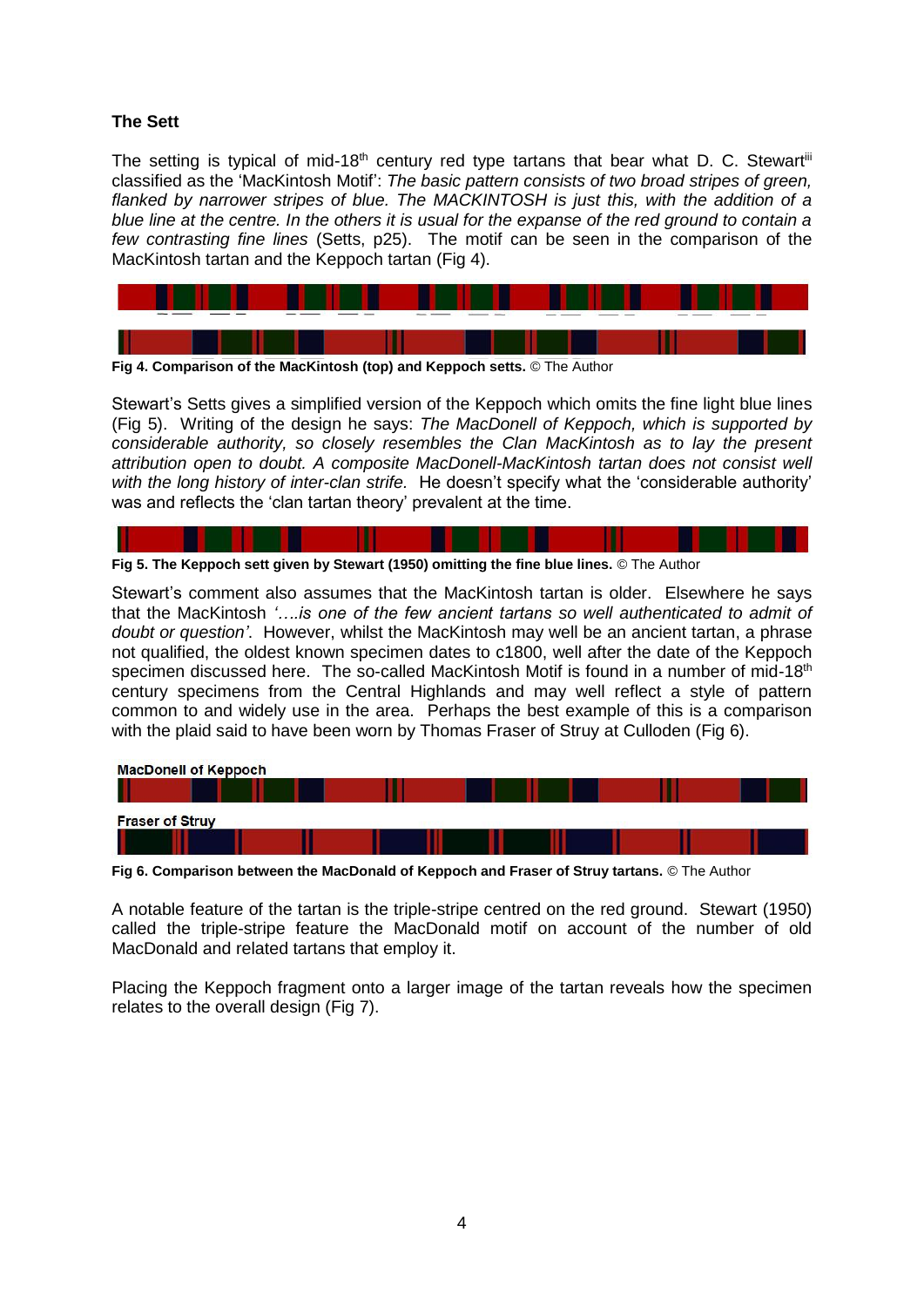

**Early References**

-

Like many Jacobite era patterns the MacDonnell of Keppoch tartan was not included in any of the standard 19<sup>th</sup> century tartan publications. The first rendition of the design was in Macleay's Highlanders of Scotland, 1870<sup>iv</sup> which includes Angus MacDonnell of Insch<sup>10</sup> wearing the tartan (Fig 8). There is the possibility that the drawing dates to c1855<sup>11</sup> but without reference to the original it is impossible to know if it was the same as the 1870 published version or a more basic study. Whether 1855 or 1870, what is clear is that the tartan was in use at that date. How widespread this use was is unclear and it was not included in any book on tartans and Highland Dress until 1924<sup>v</sup>.

The tartan (Fig 9) was one of relatively few shown by MacKay<sup>12</sup>. He says of it that *'We are indebted for the pattern of tartan to Miss Julia MacDonell of Keppoch. The pattern is very old, and was worn by a remote ancestor of Miss MacDonell's'*.



**Fig 8. Angus MacDonald of Insch wearing the Keppoch tartan.** Macleay 1870

Unfortunately MacKay gives no further detail and it has proved impossible to identify Miss Julia MacDonell of Keppoch<sup>13</sup>. Nor is it clear if the pattern was copied from an actual specimen as might be supposed or was taken from Macleay's drawing. Both are notable for the omission of the fine light blue stripe between the red and dark blue which is apparent in the original specimen.

 $10$  Macleay and MacDonald were second half-cousins and g. grandsons of Alexander, 16<sup>th</sup> of Keppoch killed at Culloden.

<sup>&</sup>lt;sup>11</sup> This portrait, painted by Macleay before the sitter emigrated to Australia in 1855, was the prototype for the whole series.

 $12$  It's not clear why but all the tartans shown are associated with the MacDonalds.

<sup>&</sup>lt;sup>13</sup> Possibly MacKay's error for Jessie MacDonnell b.1840, third of six daughters born to Angus MacDonald, 20<sup>th</sup> of Keppoch?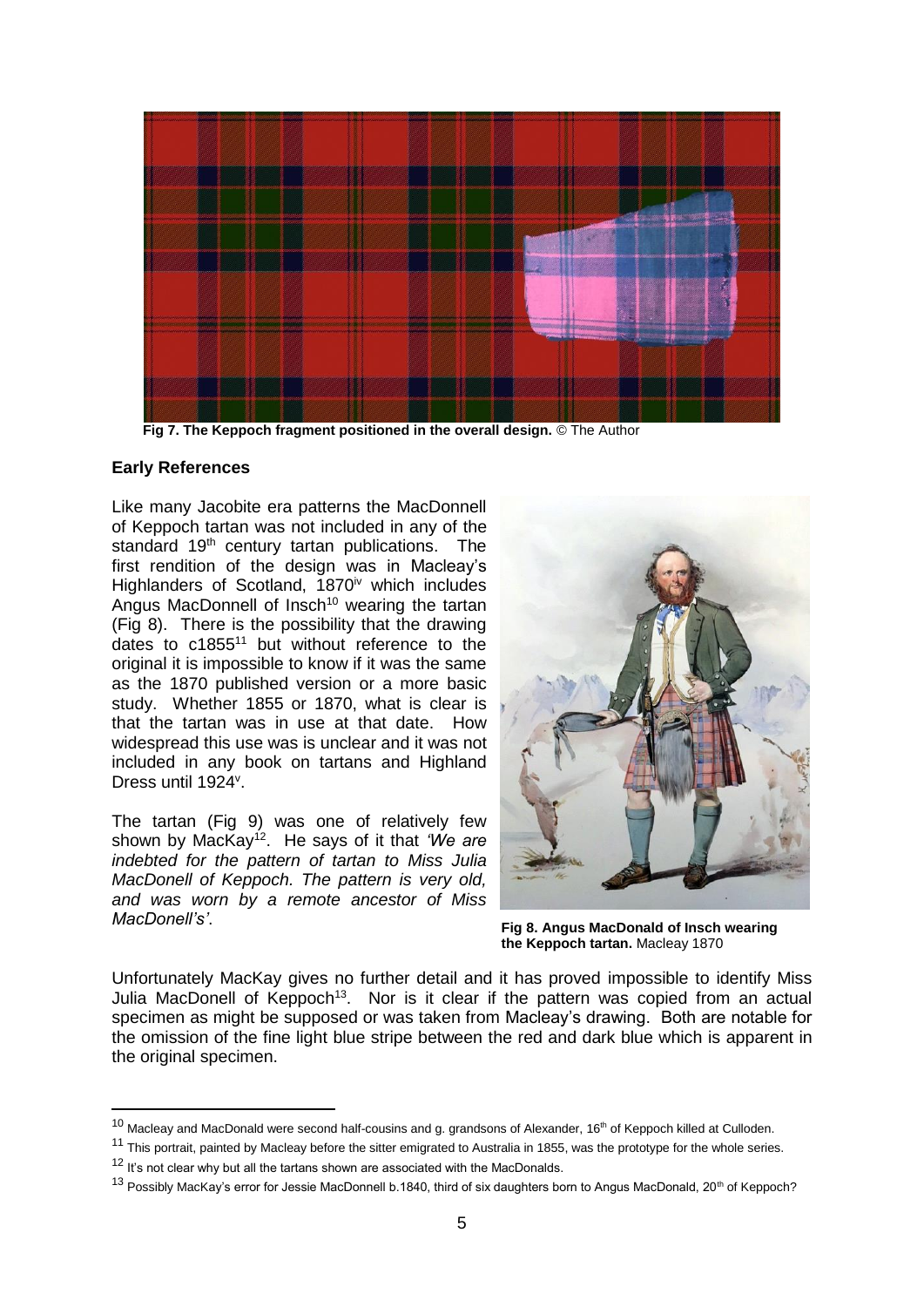Given the size of Macleay's drawing, the large sett and the fact that the hand-colouring was done by someone else, the omission is perhaps understandable, less so in MacKay's image. It is possible that he had access to a specimen that didn't have the fine blue stripe, or he may simply have missed the line which is only two threads in the original. The observant reader will notice that the dark fine stripes in MacKay's print appear black whereas they should be blue. This is a result of the printing process which was less discriminating at the time.



**Fig 9. The MacDonnell of Keppoch tartan.** MacKay 1924

Whilst the connection of Miss Julia (Jessie?) MacDonell of Keppoch with the tartan is unclear, the link with Angus MacDonald of Insch is beyond doubt $14$ . The fact that Angus is depicted wearing it raises the possibility that he or Macleay may have owned or had access to an original specimen, possibly the fragment discussed here. If Angus did own a piece it could well have belonged to his grandfather or great grandfather and have been worn at Culloden.

### **Confusion over the Keppoch and Moy Hall Fragments**

Mention has already been made of the conflation of the Keppoch and Moy Hall fragments in the note accompanying the framed specimen discussed here. This is understandable, the story of the Prince's association led to the plaid being revered as a Jacobite relic and it was subsequently divided amongst Charles' supporters as a keepsake. The tradition of the Prince leaving the plaid at Moy before Culloden is cited by both Mclan<sup>vi</sup> and D. W. Stewart<sup>vii</sup>.

The story of that piece is further confused by Stewart's reference<sup>15</sup> to plaid having been given to the Prince by MacDonald of Keppoch. Interestingly, Stewart does not include the framed Keppoch tartan in his *Old & Rare* which is perhaps surprising. He had access to many of old specimens when he compiled his work and the omission of this sett suggests that it was in private hands and not know by the various tartan collectors of the day, unlike others he included.

## **Conclusion**

-

The spinning, weaving and dyeing of the framed specimen is typical of mid-18<sup>th</sup> century rural tartan and is comparable with other relics of the period. The shape of the fragment and the remnants of stitching are consistent with it having been cut from a tailored garment, probably a coat, rather than from a plaid. That would fit with the tradition that it was from a suit of clothes.

<sup>&</sup>lt;sup>14</sup> Angus MacDonald was the grandson of Angus Ban MacDonell, illegitimate son of Alexander, 16<sup>th</sup> of Keppoch. Angus Ban fought alongside his father at Culloden and according to contemporary accounts carried the mortally wounded Alexander off the field. Angus Ban became de facto chief until resigning in favour of Alexander's legitimate son Ranald.

<sup>&</sup>lt;sup>15</sup> Stewart (1893) includes two version of the Moy Hall plaid, one of which he attributes to the MacDonalds of Keppoch, plus a plaid said to have been found on the Culloden battlefield. All three are actually taken from fragments of the Moy Hall plaid.